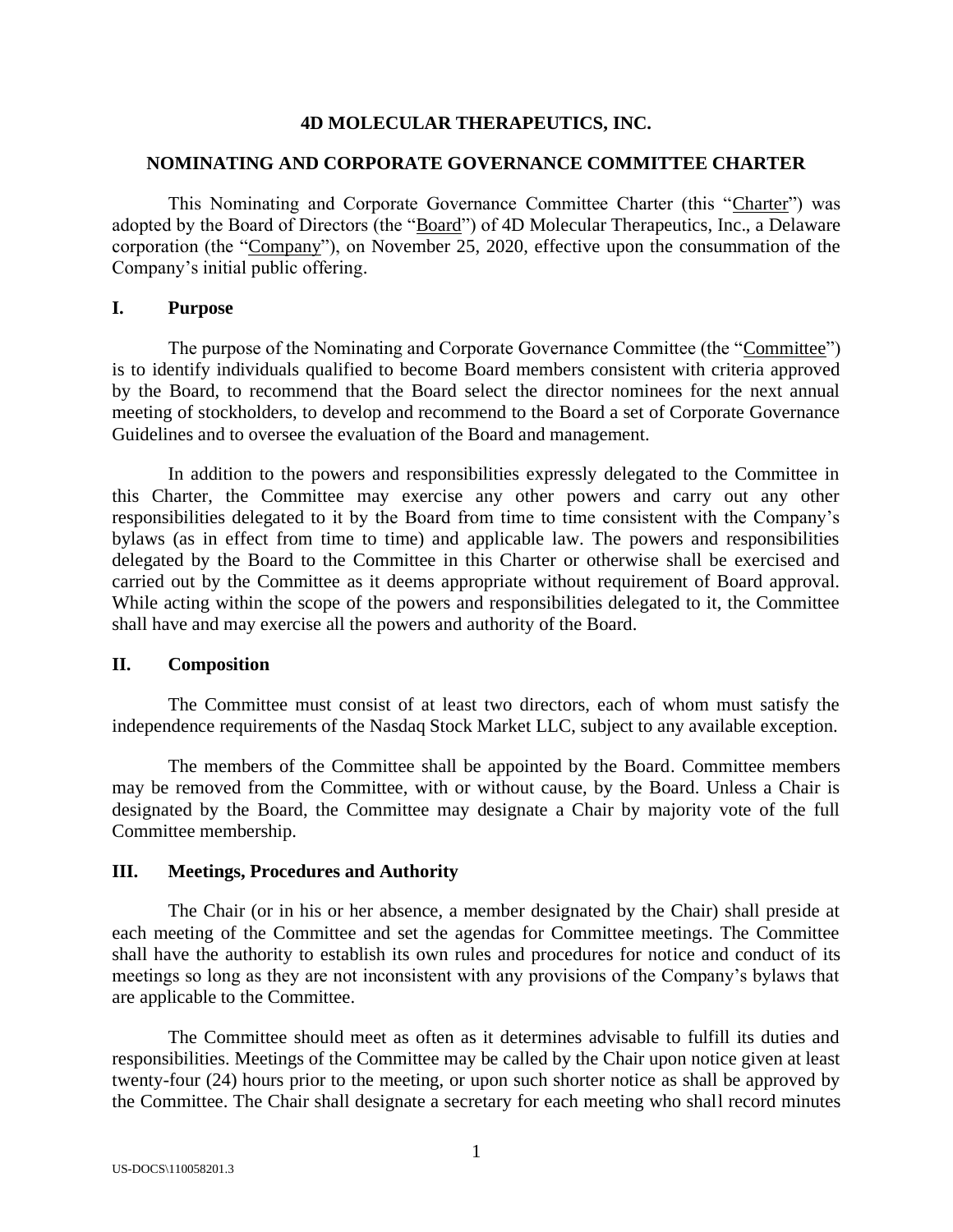of all formal actions of the Committee. A majority of the Committee members, present in person or by phone, shall constitute a quorum. A majority of the members present shall decide any questions brought before the Committee, except to the extent otherwise required by the Company's certificate of incorporation or bylaws (each as in effect from time to time). Unless otherwise restricted by the Company's bylaws, any action required or permitted to be taken at any meeting of the Committee may be taken without a meeting if all members of the Committee consent thereto in writing (including by electronic transmission), and such writing (including any electronic transmission) is filed with the minutes of the Committee.

The Committee shall keep regular minutes of any meetings where actions are taken (unless such actions are taken and reported to the Committee's satisfaction in the minutes of the Board meetings). Any such minutes kept by the Committee shall be distributed to each member of the Committee. The Secretary of the Company shall maintain the original signed minutes for filing with the corporate records of the Company. The Chair shall report to the Board regarding the activities of the Committee at appropriate times and as otherwise requested by the Chairperson of the Board.

The Committee has sole authority to retain and terminate any search firm to be used to identify director candidates, including sole authority to approve such search firm's fees and other retention terms. The Committee has the authority to retain any other advisors that the Committee believes to be desirable and appropriate and has the authority to approve related fees and retention terms.

# **IV. Duties and Responsibilities**

1. *Director Nominees.* The Committee will identify individuals qualified to become members of the Board and ensure that the Board has the requisite expertise and that its membership consists of persons with sufficiently diverse and independent backgrounds. The Committee will also recommend to the Board the nominees for election to the Board at the next annual meeting of shareholders.

2. *Criteria for Selecting Directors.* The criteria to be used by the Committee in recommending directors and by the Board in nominating directors are as set forth in the Company's corporate governance guidelines.

3. *Board Committee Structure and Membership*. The Committee will annually review the Board committee structure and recommend to the Board for its approval directors to serve as members of each committee.

4. *Corporate Governance Guidelines.* The Committee will develop and recommend to the Board the Corporate Governance Guidelines. The Committee will, from time to time as it deems appropriate, review and reassess the adequacy of such corporate governance guidelines and recommend any proposed changes to the Board for approval.

5. *Board and Management Evaluations*. The Committee will oversee the annual self-evaluations of the Board and management.